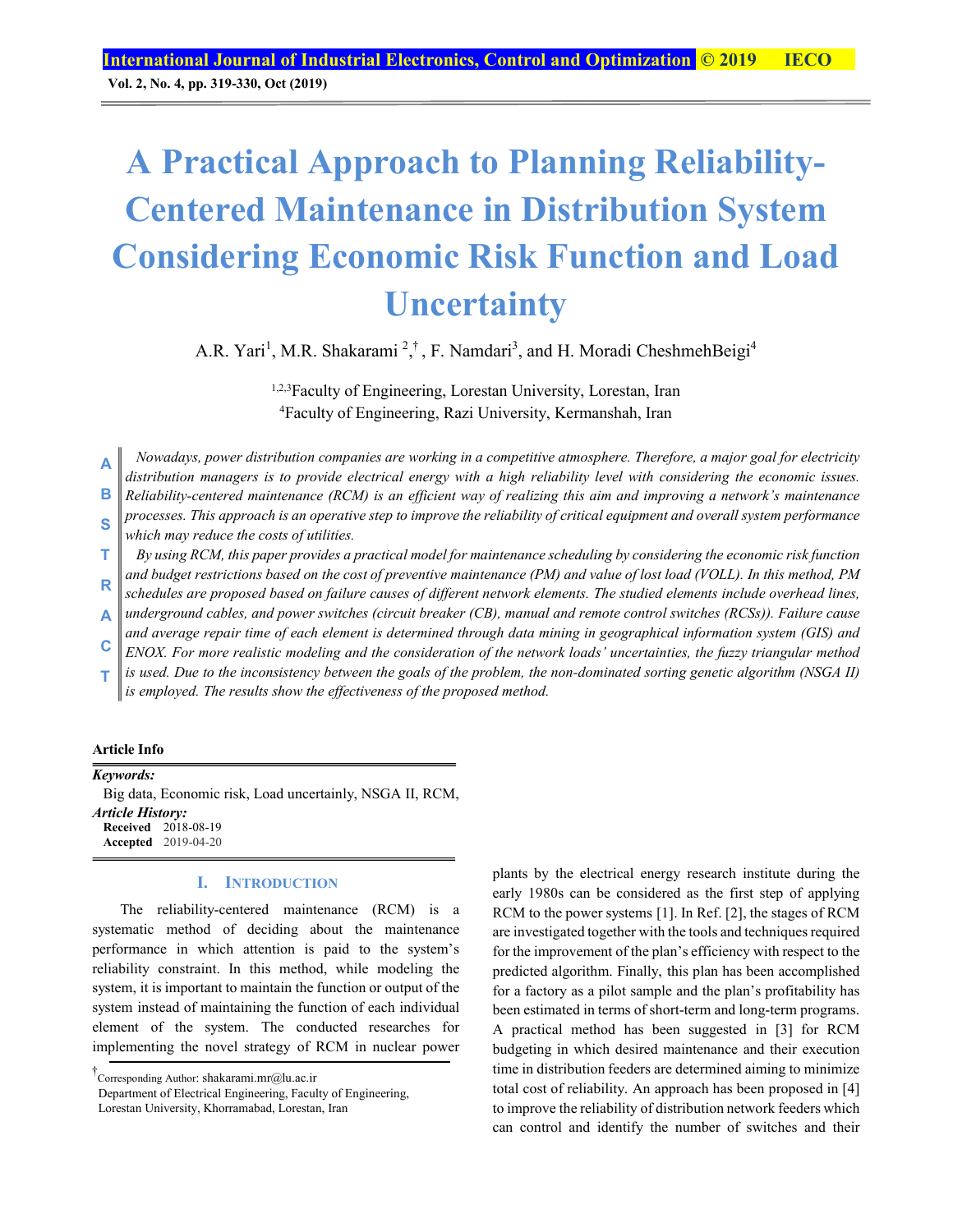locations using a preventive maintenance plan. The design of the priority assessment software has been presented in [5] with respect to the RCM considering the allocated priority to the energy sources and assessing its consequences for the customer. Ref. [6] gives proper and comprehensive approaches for the stable asset management of the wind turbines by implementing a combination of reliability methods and the available information of the service. In ref. [7], a technique for modeling the RCM plans in the system dynamic condition by using the causal loop diagram (CLD) is introduced. Ref. [8] has proposed an approach for the proper decision making in the maintenance activities of the distribution network's feeders considering the weighted cumulative diagnostic importance factor (WCDIF). In [9, 10], based on the opinions of maintenance experts together with the quantitative models, a method has been introduced to implement the RCM in the distribution network with respect to the current status of the equipment and possible maintenances in short-term time. Ref. [11] presents a strategy to determining the maintenance timetable of transmission equipment according to a new risk model and state-based repairs. Ref. [12] introduces a comprehensive model of preventive maintenance planning using the genetic algorithm (GA) in which Markov's model is implemented for modeling the failure rate of the equipment. Ref. [13] uses a combination of failure modes and effects analysis (FMEA) and analytical hierarchical process (AHP) to find the critical equipment ranking with respect to the two criteria of maintenance cost and the number of people in each hour in the production unit. A study has been carried out by [14] to investigate the random planning model for minimizing the lifecycle cost of the distributed generation (DG) considering wind power volatility. Ref. [15] gives an RCM planning for two wind turbines of 600 kW and 2 MW. Ref. [16] presents a method for the reliability and accessibility assessment of an installed gas turbine in a combined cycle power plant. The principle of this technique is based on the reliability concepts such as the development of a fault tree and the application of FMEA to identify the critical equipment. A method for comparing the influence of the different RCM strategies and a system's cost has been suggested by [17]. Ref. [18] presents an RCM process in the distribution network regardless of the effect of other equipment in the operation and reliability of the network for cables. The maintenance challenges of Iran's distribution network have been investigated and analyzed in [19] by providing a questionnaire filled out by the experts of the industry. In Ref. [20], the design and operation of a micro-grid connected to the network to provide the load of a large industrial consumer through risk management has provided. An approach to risk management is proposed for the placement of the distributed generation sources in sub-transmission substations with modeling the economic parameters [21].

In previous studies, the main goal was the PM scheduling

of the studied network considering certain failure rate of elements and constant model of loads. In some studies, economic modeling has also been performed for cost-benefit analyses. Further, it is expected that network elements are operated during considerable time duration under conditions that the system loading varies from time to time. Hence, uncertainty under system loading conditions should be considered. On the other hand, in practice, there are some restrictions to improve the reliability of distribution networks in terms of financial budget. Hence, system operators and managers cannot pay more than accessible financial resources for improving reliability.

This paper considers load uncertainty and budget restriction of electricity distribution companies and proposes a new model based on economic risk function and reliability indices. The main purpose of the research is to make a balance between maintenance costs and benefits obtained from increased reliability arising from the proposed PM strategies assuming a certain budget. This paper uses the GIS and ENOX data to extract the failure causes of the studied elements including overhead lines, underground cables, and power switches (CB, manual switches, and RCSs). The real failure rate of elements and average repair time of each one are determined through data mining in big data. For each fault occurring in the elements, a separate maintenance schedule is proposed. Additionally, to take account of uncertainty and provide more accurate load model, the fuzzy triangular method is utilized and the effects of uncertainty on the economic risk function and reliability function are evaluated. A nondominant sorting genetic algorithm (NSGA-II) is used to solve this problem. The application of this algorithm results in a set of solutions (efficient solutions) to the problem instead of one unique optimal solution.

# **II. THE PROCESS OF RCM**

The RCM process and its implementation procedure consisting of initial, basic and final analyses are described here.

The initial design of the RCM process includes four steps. In the first step, the single-line model of the studied grid is prepared. In the second step, the range of studies is identified with respect to the sensitive points. The desired elements are chosen for the RCM analysis in the third step. Finally, the expected performances of the system are determined and estimated in the fourth step.

The basic analysis of the suggested RCM algorithm is performed in eight steps as illustrated by the flowchart in Fig.1.

The final analysis includes reliability analysis after applying each repair, recording, analyzing the spent money in each stage, and finally providing the documents corresponding to the maintenance and data collection.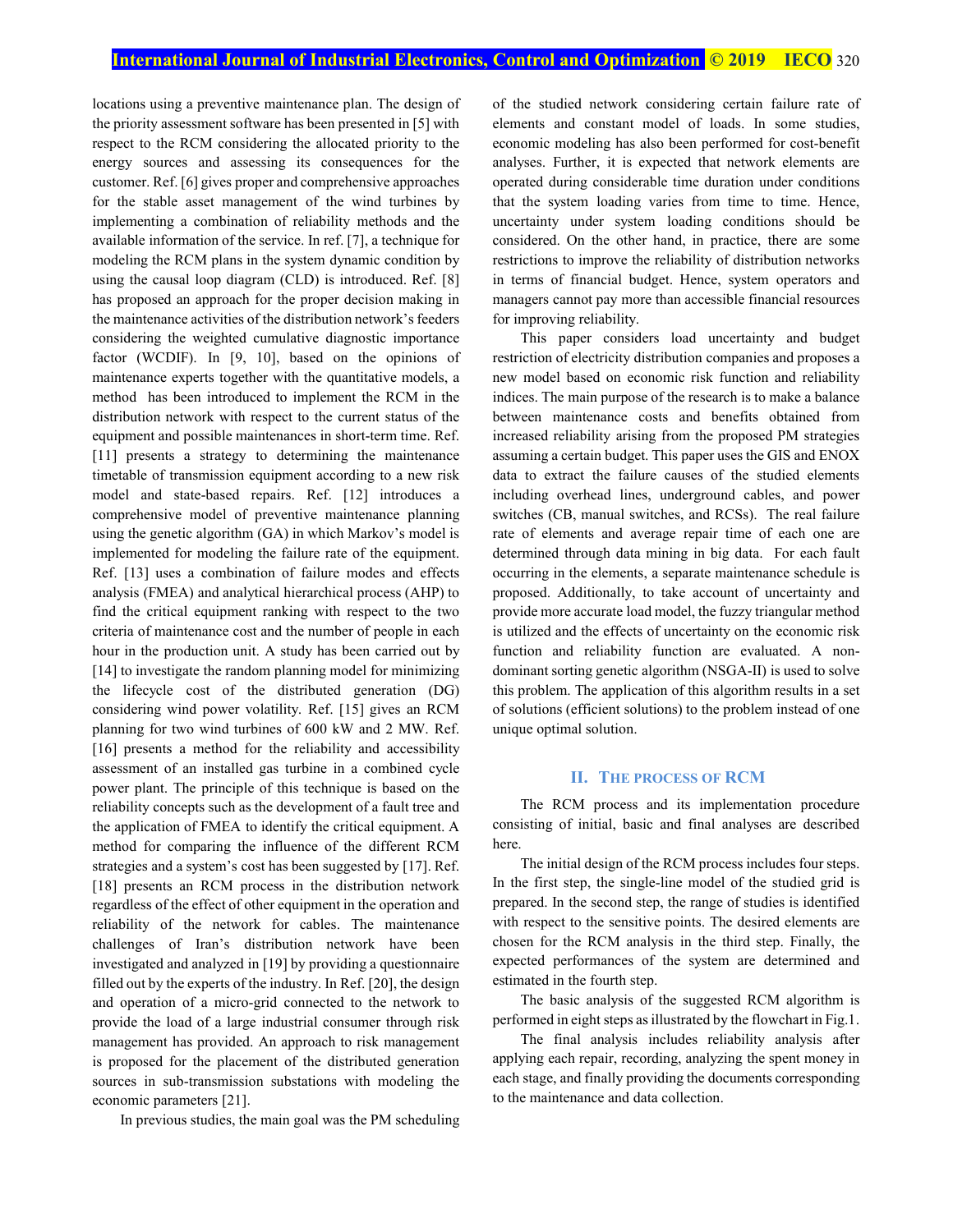

**Fig1**. The flowchart of the basic analysis of the proposed RCM algorithm.

# **III. ESTIMATION OF THE FAILURE RATE AND EQUIPMENT'S REPAIR TIME IN A SAMPLE NETWORK**

The first step to evaluate the reliability of the distribution systems is to calculate the failure rate and average repairing time. In an actual electricity distribution network, we are encountered with a high volume of big data, which needs appropriate management and processing to access its valuable information. Processing big data is a series of techniques and methodologies that require a new form of integration to reveal the great values hidden in big, immense, complex and diverse collections of data. With the increasing data growth and the need to exploit these data, the use of big data infrastructure has become especially important.

In this research, using data mining in big data, the number and causes of the equipment failure rate of the system are extracted. The data of GIS and ENOX software in GTEDC are used to obtain this information. Accordingly, failure causes of the overhead lines, underground cables, and power switches, interruption time and energy not supplied (ENS) are calculated according to TABLE I. In addition, TABLE II illustrates the failure rate and average repair time of the network components separately by the cause of failure.

| <b>TABLE I</b>                                             |  |  |
|------------------------------------------------------------|--|--|
| The results derived from the ENOX software application and |  |  |
| GIS experimental data of 2014, 2015 and 2016               |  |  |

| Sr.<br>No.     | Occurred fault                                           | Average<br>interruptio<br>n time<br>(min) | Average<br>energy<br>not<br>supplied<br>(MWh) | Average<br>frequency<br>of<br>interruption |
|----------------|----------------------------------------------------------|-------------------------------------------|-----------------------------------------------|--------------------------------------------|
| $\mathbf{1}$   | Fault in indoor MV<br>cable termination                  | 870                                       | 10.27                                         | 8                                          |
| $\overline{c}$ | Fault in outdoor<br>MV cable<br>termination              | 664                                       | 7.8                                           | 6                                          |
| 3              | MV cable short<br>circuit                                | 2132                                      | 24.82                                         | 23                                         |
| 4              | Collision of<br>external objects                         | 340                                       | 3.9                                           | 4                                          |
| 5              | Collision of birds                                       | 38                                        | 1.13                                          | $\mathbf{1}$                               |
| 6              | Failure in overhead<br>manual<br>disconnecting<br>switch | 174                                       | 3.68                                          | 2                                          |
| $\overline{7}$ | Severe weather<br>conditions                             | 58                                        | 0.74                                          | $\mathbf{1}$                               |
| 8              | Fault in CB                                              | 1301                                      | 1.98                                          | 15                                         |
| 9              | <b>Fault in RCSs</b>                                     | 287                                       | 0.47                                          | 5                                          |
| 10             | Fault in substation                                      | 113                                       | 0.82                                          | 1                                          |

**TABLE II**  Failure rate and average repair time of the network components separately by the cause of failure

| Equivalent<br>component | Causes of failure                | Failure rate<br>(f/yr.) | Average<br>repair time<br>(min) |
|-------------------------|----------------------------------|-------------------------|---------------------------------|
|                         | MV cable short<br>circuit        | 0.33                    | 81                              |
| Line                    | Overhead lines short<br>circuit  | 2.98                    | 135                             |
|                         | Bird collision                   | 0.051                   | 49                              |
|                         | weather<br>Severe<br>conditions  | 0.4845                  | 35.505                          |
|                         | Unknown fault                    | 0.8415                  | 45.84                           |
|                         | Fault in cutout fuse             | 0.1405                  | 113.38                          |
| Protective              | Fault in CB                      | 0.1385                  | 59.59                           |
| equipment               | Fault in<br>disconnecting switch | 0.0157                  | 61.63                           |
| Substation              | Fault in transformer             | 0.002                   | 56.5                            |

In this study, the maintenance of the distribution network element is considered to be in perfect form. Therefore, the condition of every element is assumed to be ''as good as new" and after PM, the system will have the same failure rate as a new brand one [22].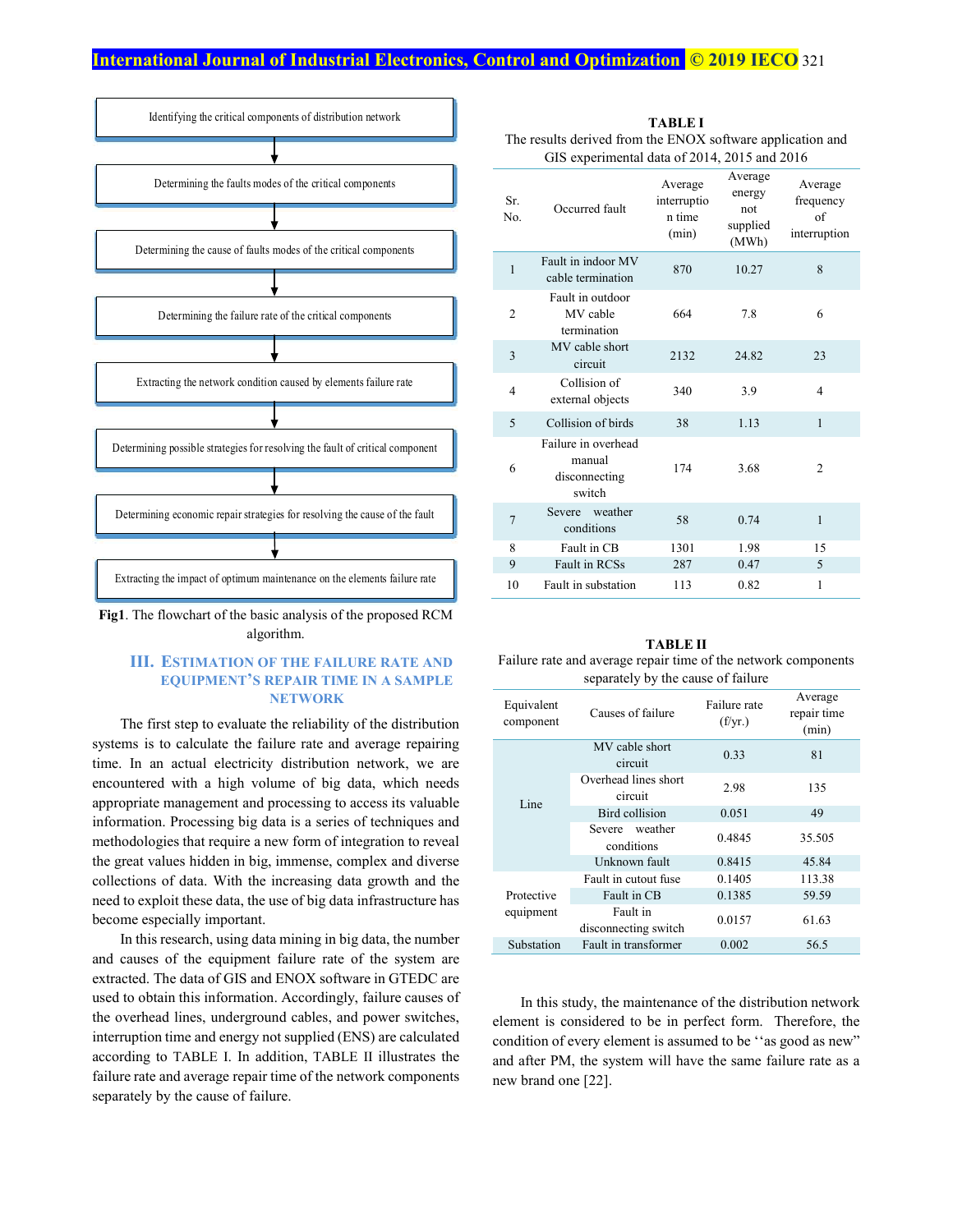## **IV. FUZZY MODEL OF LOAD POINTS**

An outstanding feature of the fuzzy theory is the facility of calculations compared to probabilistic methods, and this feature has helped the practical use of this theory to be attractive and extensive. In this study, the uncertainty of the distribution network load is modeled using fuzzy numbers. The consumption power of each of the load points is described as a triangular fuzzy number, as shown in Fig. 2. Each triangular fuzzy number has three parameters (PL, PM, PR), and it shows that the expected amount of load is around PM but it will not be less than PL or greater than  $P_R$ .



**Fig 2**. The graphical representation of the load as a fuzzy number

Assuming that the estimated power in a load point is equal to P0 with the maximum error *e*, then the fuzzy number parameters corresponding to the load point can be achieved by the following equations.

$$
P_L = P_0 \times (1 - e) \tag{1}
$$

$$
P_M = P_0 \tag{2}
$$

$$
P_R = P_0 \times (1 + e) \tag{3}
$$

Therefore, the triangular membership function of the load amount can be mathematically defined as follows:

$$
\mu_P = \begin{vmatrix}\n0 & P \le P_L \text{ or } P \ge P_R \\
\frac{P - P_L}{P_M - P_L} & P_L < P < P_M \\
\frac{P_R - P}{P_R - P_M} & P_M < P < P_R\n\end{vmatrix} \tag{4}
$$

According to the high reliability of the triangular fuzzy numbers in describing uncertain loads, this method has been utilized to solve most problems related to distribution systems [23-26].

#### **V. PROBLEM FORMULATION**

In this paper, RCM scheduling using NSGA-II is investigated to obtain the best possible solution in the presence of load uncertainty. In this case, the proposed algorithm gives a set of efficient solutions instead of one solution which allows the manager to make operational decisions from different aspects. Objective function of the problem includes reliability and cost functions as in Eq. (5).

$$
F_T = \min{\{\tilde{F}_R, \tilde{S}_{CE}\}}
$$
 (5)

where  $\tilde{F}_R$  and  $\tilde{S}_{CE}$  are the reliability index and the economic risk function, respectively. As would be observed, both parameters of the objective function are given by fuzzy numbers.

# A. CALCULATION OF THE RELIABILITY INDEX (  $\tilde{F_{\!R}}$  )

In this paper, three reliability indices of SAIFI, SAIDI, and Expected ENS (EENS) have been implemented to investigate the effectiveness of the RCM planning. For a distribution system, these indices can be estimated in each load point using the annual failure rate ( $\lambda_i$ ) and the annual outage duration (Ui) as follows [27].

$$
SAIFI = \frac{\sum_{i=1}^{Nol} N_{Li} \times \lambda_i}{\sum_{i=1}^{Nol} N_{Li}}
$$
 (6)

$$
SAIDI = \frac{\sum_{i=1}^{Nol} N_{Li} \times U_i}{\sum_{i=1}^{Nol} N_{Li}}
$$
 (7)

$$
\tilde{E}_{ENS} = \sum_{i=1}^{Nol} U_i \times \tilde{Pl}_i
$$
\n(8)

in which  $N_{ol}$  is the number of load points,  $N_{Li}$  defines the number of customers connected to the *i-th* load point,  $\lambda_i$  is the annual failure rate of the i-th load point, Ui is the annual outage duration of the i-th load point, and Pli stands for the load related to *i-th* bus in terms of kW.

These indices are considered a weighted objective function and their total weight is considered through determining the coefficient of each index as in Eq. (9). In this equation, the values of  $W_1$ ,  $W_2$  and  $W_3$  are considered to be 0.33, 0.33 and 0.34, which shows that their significance is assumed to be close to each other. As can be seen, due to load uncertainty, EENS is considered a fuzzy number.

$$
\tilde{F}_R = W_1 \times \frac{SAIFI_b - SAIFI}{SAIFI_b} + W_2 \times \frac{SAIDI_b - SAIDI}{SAIDI_b} + W_3 \times \frac{\tilde{E}_{BN\overline{S}} \tilde{E}_{ENS}}{\tilde{E}_{ENS}} \tag{9}
$$

During different stages of the reliability calculations, these computations are performed for different elements of the system.

#### *B. ESTIMATION OF THE ECONOMIC RISK FUNCTION*

In most real distribution networks (including Iran), there are restrictions upon improving reliability from the financial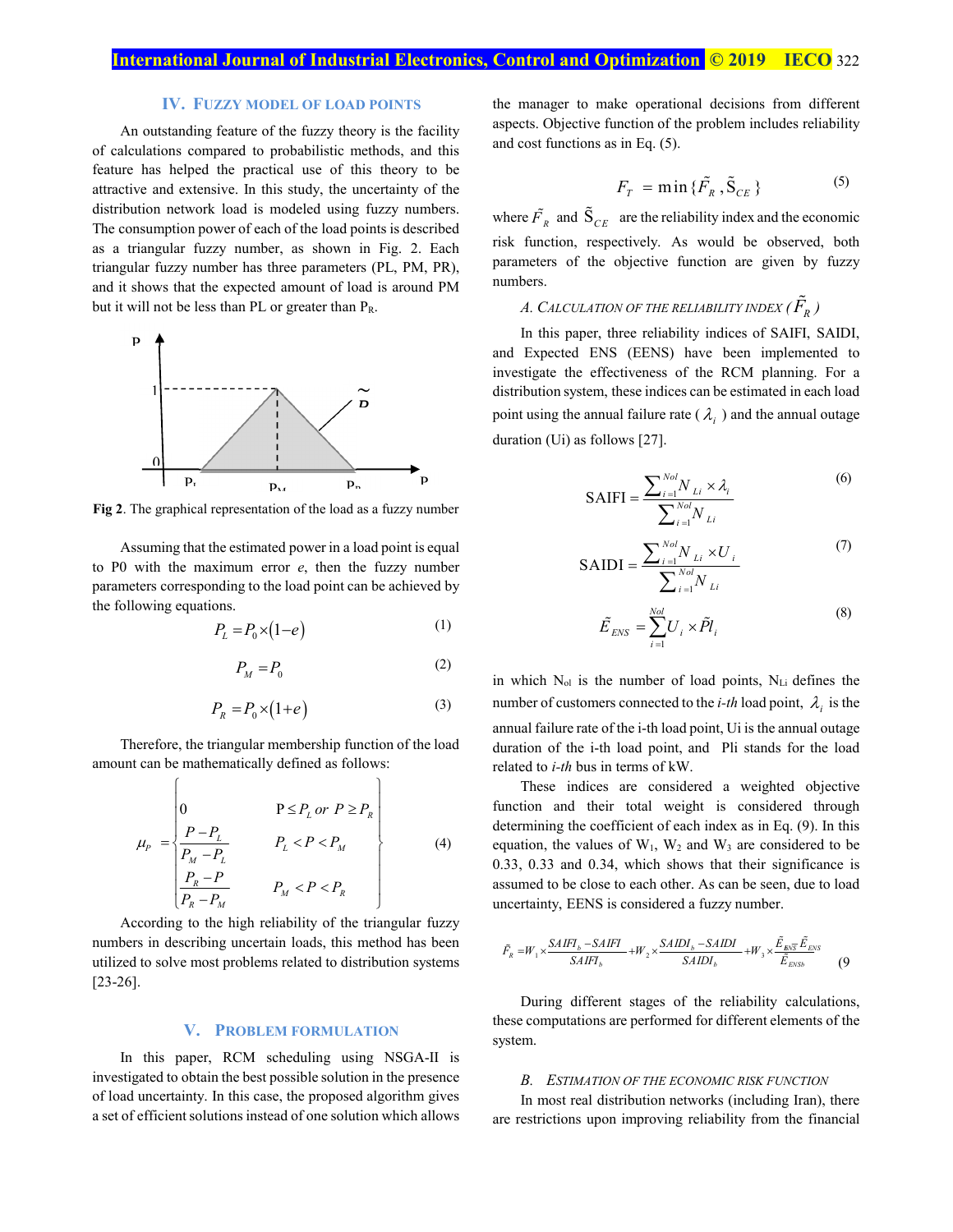viewpoint. Therefore, the managers of the system are unable to spend more than the available financial sources on improving reliability; in other words, the PM budget is constant. Considering this fact, the PM should be so planned that this restriction is not exceeded. If the cost of PM exceeds the allocated budget, it will pose an economic risk to electricity distribution companies. Hence, the economic risk of increasing the maintenance cost that threatens the distribution company can be defined as the following inequality degree:

$$
\tilde{C}_{E} \leq \tilde{C}_{E0} \tag{10}
$$

$$
\tilde{C}_{E} = \sum_{i=1}^{N_{d}} C_{mati} + C_{LSi} + C_{labi} + \sum_{i=1}^{N_{d}} \tilde{A}_{IC} \tilde{E}_{ENS_{i}} + \sum_{i=1}^{N_{d}} \alpha \tilde{E}_{ENS_{i}}
$$
(11)

$$
\tilde{C}_{E0} = C_{COM} + \sum_{i=1}^{N_{el}} \tilde{A}_{IC} \cdot \tilde{E}_{ENSO_i} + \sum_{i=1}^{N_{el}} \alpha \cdot \tilde{E}_{ENSO_i}
$$
(12)

where

C<sub>mat i</sub> is the cost of consumables for PM,

 $C_{LS i}$  is the cost of equipment depreciation,

 $C_{lab i}$  is the cost of manpower for PM,

 $\tilde{E}_{FNS}$  is the fuzzy number of the EENS after PM,

 $\alpha$  is the penalty factor of the customer's dissatisfaction by interruptions considering its level of importance,

 $\tilde{A}_{IC}$  is the coefficient of each outage with respect to its level of importance,

Nel is the number of elements involved in the PM,

 $C_{COM}$  is the cost restriction specified by the distribution company for the PM, and

 $\tilde{E}_{ENSO}$  is the fuzzy amount of the EENS before PM.

Due to the load uncertainty, the cost functions of  $\tilde{C}_E$  and  $\tilde{C}_{E,0}$  are modeled as a fuzzy number. In Eq. (10), the costs of PM, EENS, and customer's dissatisfaction in the modes of with and without budget restriction have been compared. Given the graphical representation of  $\tilde{C}_E$  and  $\tilde{C}_{E0}$  shown in Fig. 3, the degree of feasibility (10) can be defined as below:



**Fig 3**. The graphical representation of  $\tilde{C}_E$  and  $\tilde{C}_{E0}$ 

$$
S_{C_E} = \frac{B_r}{B_r + B_l} * 100 \quad [%]
$$
 (13)

Therefore, the economic risk function will be as follows [28].

$$
Min \tF_E = S_{CE} \t(14)
$$

It can be inferred from the concept of this objective function that assuming budget restriction upon PM, it is not possible to implement all PM plans. Hence, the implementation of the activities of RCM-based prioritized PM will reduce the economic risk to electrical companies. In Fig. 3, the space occupied by *Br* represents the level of economic risk emanating from budget restriction.

# **VI. OBJECTIVE NON- DOMINANT SORTING GENETIC ALGORITHM (NSGAII)**

In an optimization problem with multiple criteria, the objectives of the design must be optimized simultaneously. In these cases, the objectives are usually in a way that they may not be improved with the degradation of others. Hence, instead of a single optimal solution, a set of solutions – called efficient solution – is obtained for the problem. With respect to the relative importance of the design objectives, the efficient solutions of a problem can have different priorities from the designer's viewpoint. Since Genetic Algorithm (GA) seeks an answer space from different points and in a parallel manner, it can be appropriately used to find a subset of efficient solutions. The NSGAII is a version of GA designed for solving the multicriteria optimization problems [29].

In the NSGAII, the population members are ranked based on the non-domination concept. The non-dominated members in the existing population compose the first level. Then, these members are temporarily discarded from the population and the new non-dominated members, which form the second level, are identified from the remaining members. This process will be continued until all the levels are identified and each member of the population is allocated to one of these levels. The general steps of the NSGAII for solving optimization problems in a distribution system are given as below

- 1- Initial population
- 2- Cross over
- 3- Mutation
- 4- Objective functions assessment
- 5- Population ranking
- 6- Density assessment in which the members placed in a non-domination level are ranked based on the density and according to the following index.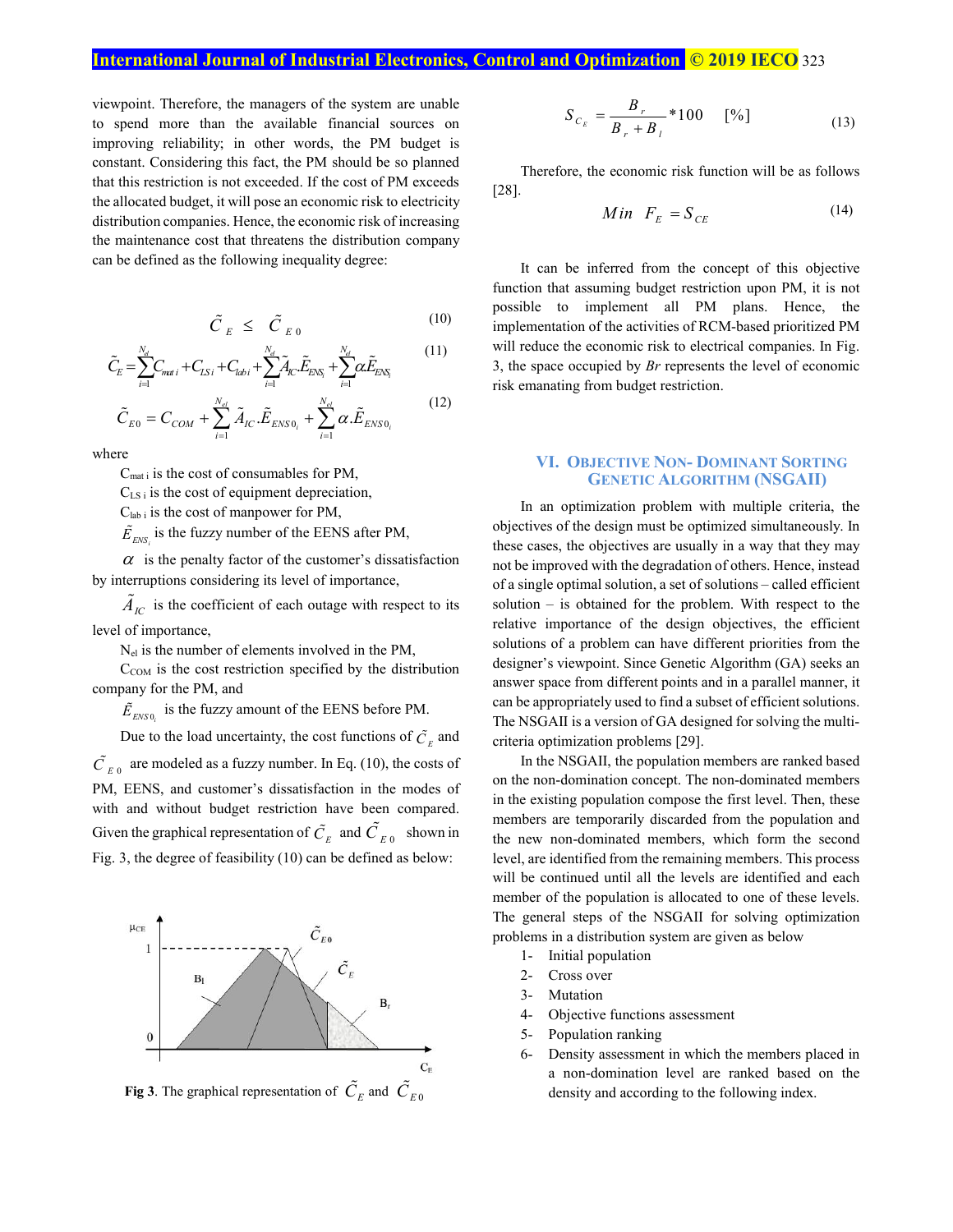$$
cd\left(X_{i}\right)=\prod_{j=1}^{k}cd\left(X_{i}\right)
$$
\n<sup>(15)</sup>

$$
cd_j(X_i) = \left| \frac{f_i(X_{i+1}) - f_i(X_{i-1})}{f_j^{\max} - f_j^{\min}} \right|, \quad i \in S'
$$
 (16)

The value of *cdj (Xi)* shows the distance between the *i-th* member and the nearest members in level  $S<sup>r</sup>$  with respect to the *j*-th objective function. The subtraction of  $f_j^{\text{min}}$  and  $f_j^{\text{max}}$  in the denominator of Eq. (16) indicates the variation range of the objective function *fj*.

- 7- Selection is performed on the basis of the rank and the amount of population density.
- 8- Stopping and printing the system outputs

Having obtained the set of efficient solutions by NSGAII, the designer must choose the final response from this set according to the specialized prioritizations and the satisfaction rate from the objective functions. In this research, the max-min method is proposed to achieve the best answer for the problem. The flowchart of this algorithm is shown in Fig. 4.



**Fig 4**. The flow-chart of the NSGAII

# **VII.CASE STUDIES AND NUMERICAL RESULTS**

To carry out the numerical studies, a 33-bus standard network, as well as a medium voltage (MV) feeder from the GTEDC distribution network, has been used as a real network in Iran.

## *A. CASE STUDY ON REAL FEEDER:*

To verify the capability of the proposed method, the problem is implemented on a real 22-bus from feeder 4 of ESHRAGH sub-transmission substation in the GTEDC as shown in Fig. 5. The line data and load point data as triangular fuzzy numbers of the studied feeder are listed in TABLE I and TABLE II in the Appendix section. Four maneuver points are considered for the system with specific capacities whose information is listed in TABLE III. The studied feeder consists of 22 buses, 4 manual switches, and 1 RCS, respectively. In this network, three load types, i.e. residential, commercial and industrial, are available, each of them having different interruption cost.

In this paper, the PM is conducted on the elements of the overhead lines and underground cables, CB, manual switches, and RCSs of the distribution system to increase the network reliability and decrease the interruption. In these conditions, the budget considered for the PM of this feeder is USD 8000. The value of lost load (VOLL) for residential, commercial, and industrial customers is provided based on the reference [30].



**Fig 5**. The single-line diagram of a real feeder 4 of ESHRAGH sub-transmission substation in the GTEDC

|                        | <b>TABLE III</b> |  |
|------------------------|------------------|--|
| $M$ anawan nainta data |                  |  |

| <b>Mancuvel</b> politic data |            |               |  |
|------------------------------|------------|---------------|--|
| Maneuver points              | Bus number | Capacity (kW) |  |
|                              |            | 3700          |  |
|                              | 14         | 4500          |  |
|                              | 18         | 4000          |  |
|                              | າາ         | 4200          |  |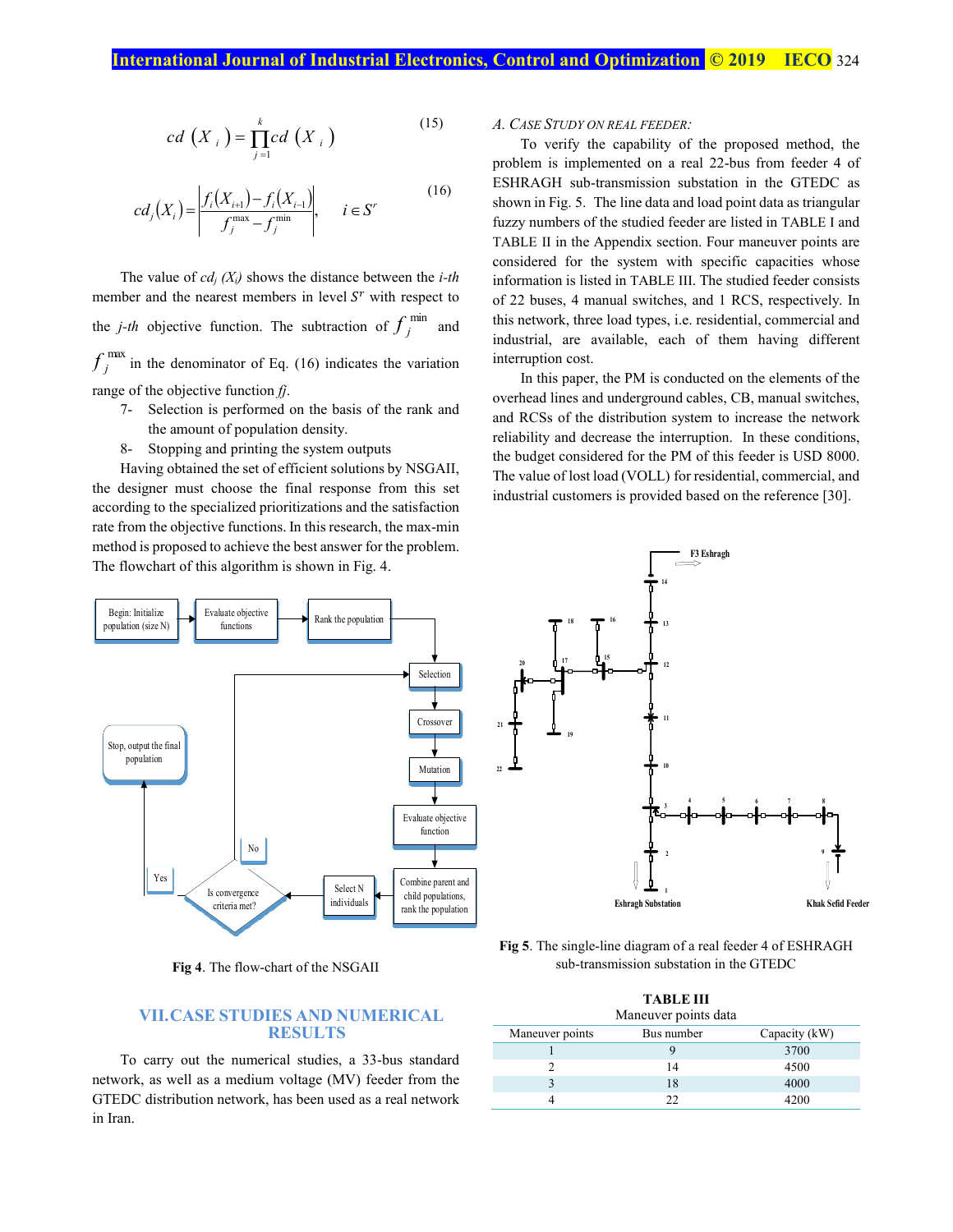In this study, two scenarios have been studied as described below:

Scenario 1: In this case, the system is in the base mode and different parts of the objective function are calculated without PM planning.

Scenario 2: In this scenario, it has been attempted to improve the system reliability using the PM of the different elements and with the minimum cost. In this regard, the PM is performed for overhead lines and underground cables, CB, manual switches, and RCSs.

The PM schedule and its practical activities are identified based on failure causes, experience of experts, ENOX data, and GIS. TABLE IV presents PM plans for overhead lines and underground cables, CB, manual switches, and RCSs. As can be seen, with regard to different failure modes of the overhead lines, four PM plans are considered for it. One type of maintenance plan for other elements under study is considered. Due to the inconsistency between the problem objectives (the reliability index and economic risk), the NSGA II is used to solve it.

| TABLE IV |
|----------|
|----------|

Activities related to the PM caused by different fault modes

| Row            | Title                       | The PM activities |                               |  |
|----------------|-----------------------------|-------------------|-------------------------------|--|
|                |                             | $1-$              | Inspecting overhead lines     |  |
|                |                             | $2 -$             | Modifying/correcting overhead |  |
|                |                             |                   | line connections              |  |
|                |                             | $3-$              | Modifying jumpers             |  |
|                |                             | $4-$              | Adjusting overhead line sag   |  |
|                |                             | $5-$              | Maintaining/replacing faulty  |  |
|                |                             |                   | disconnectors                 |  |
|                |                             | $6-$              | Partially discharging by an   |  |
|                |                             |                   | ultrasonic device             |  |
|                |                             | $7 -$             | Thermally imaging overhead    |  |
|                |                             |                   | lines equipment               |  |
|                | Overhead lines              | $8-$              | Trees trimming                |  |
| $\mathbf{1}$   | PM Plan 1                   | $9-$              | Restoring crooked pole        |  |
|                |                             | $10-$             | Adjusting insulator rod and   |  |
|                |                             |                   | replacing insulator           |  |
|                |                             | $11 -$            | Installing overhead spacer    |  |
|                |                             | $12 -$            | Modifying faulty or torn wire |  |
|                |                             | $13-$             | Cross arm                     |  |
|                |                             |                   | modification/maintenance      |  |
|                |                             | $14-$             | Changing or installing line   |  |
|                |                             |                   | covers                        |  |
|                |                             | $15-$             | Fixing loose connections      |  |
|                |                             | $16-$             | Regulating cutout or arrester |  |
|                |                             | $17-$             | Installing or changing earth  |  |
|                |                             |                   | wire                          |  |
|                |                             | $1-$              | Inspecting overhead lines     |  |
|                |                             | $2-$              | Trees trimming                |  |
|                |                             | $3-$              | Installing overhead spacer    |  |
|                | Overhead lines<br>PM plan 2 | 4-                | Removing objects from         |  |
| $\overline{2}$ |                             |                   | overhead lines                |  |
|                |                             | $5-$              | Washing insulators and        |  |
|                |                             |                   | installing birds guard        |  |

|                |                               | <b>CONTINUED TABLE IV</b>                                                                                                                                                                                                                                                                                                                                                                                                                                                 |
|----------------|-------------------------------|---------------------------------------------------------------------------------------------------------------------------------------------------------------------------------------------------------------------------------------------------------------------------------------------------------------------------------------------------------------------------------------------------------------------------------------------------------------------------|
| 3              | Overhead lines<br>PM plan 3   | De-icing overhead lines<br>1-<br>$2 -$<br>Trees trimming<br>$3 -$<br>Removing objects from<br>overhead lines<br>$4-$<br>Fixing loose connections                                                                                                                                                                                                                                                                                                                          |
| $\overline{4}$ | Overhead lines<br>PM plan 4   | Inspecting overhead lines<br>$1-$<br>Adjusting overhead lines sag<br>$2 -$<br>Modifying jumpers<br>$3-$<br>Trees trimming<br>$4-$<br>Removing objects from<br>$5-$<br>overhead lines<br>Installing birds guard<br>$6-$<br>$7 -$<br>Installing overhead spacer                                                                                                                                                                                                             |
| 5              | CB PM plan                    | Inspecting equipment<br>$1-$<br>Minor repair of CB<br>$2-$<br>Major repair of CB<br>$3 -$                                                                                                                                                                                                                                                                                                                                                                                 |
| 6              | Underground<br>cables PM plan | Inspecting underground cables<br>$1-$<br>Maintaining outdoor oil-filled<br>$2 -$<br>cable terminations and<br>resolving oil leakage if needed<br>$3-$<br>Maintaining indoor oil-filled<br>cable terminations and<br>resolving oil leakage if needed<br>$4-$<br>Replacing outdoor<br>underground cables<br>terminations<br>Replacing indoor underground<br>5-<br>cables terminations<br>$6-$<br>Fixing loose connections<br>$7 -$<br>Changing or installing line<br>covers |
| 7              | Manual<br>switches PM<br>plan | Inspecting equipment<br>$1-$<br>Minor repair of switches<br>$2-$<br>Major repair of switches<br>$3-$                                                                                                                                                                                                                                                                                                                                                                      |
| 8              | RCSs PM plan                  | Inspecting equipment<br>$1-$<br>Service and testing of<br>$2 -$<br>communications modems and<br>media<br>$3-$<br>Service and testing of<br>communications equipment<br>power supply and RTU<br>Minor repair of switches<br>$4-$<br>$5-$<br>Major repair of switches                                                                                                                                                                                                       |

#### *B. ANALYSIS OF THE RESULTS OF THE REAL FEEDER*

The failure mode and effects analysis (FMEA) has been used to estimate the reliability indices.

Simulations have been implemented by MATLAB on a 2.270 GHz Core i5 computer with 2 GB of RAM. By performing multiple experiments, the parameters of the algorithm in this numerical study are set as follows.

- Number of population  $= 100$
- Number of generation  $= 50$
- The probability of crossover operator  $= 0.9$
- The probability of mutation operator  $= 0.125$

The space of the resultant efficient solutions is exhibited in Fig. 6 and TABLE V. From the obtained efficient solutions, one answer is chosen as the result which is calculated using the max-min operator.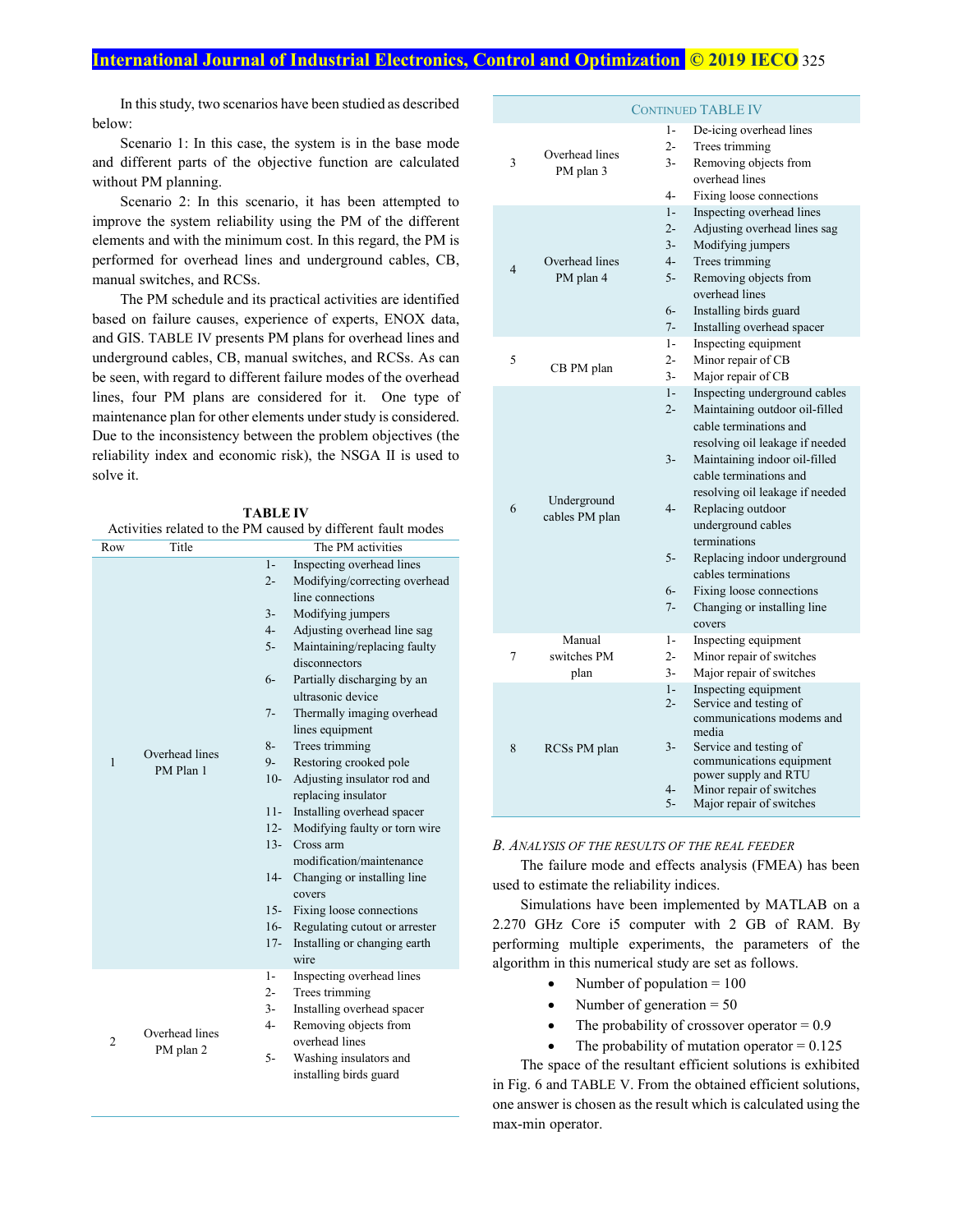

**Fig. 6**. The non-dominated solutions with NSGA II

**TABLE V**  The results of the NSGA II and the values of the objective functions for each answer

| Efficient solution<br>number | The reliability<br>objective function<br>$(F_R)$ | The economic risk<br>$(B_r)$ |  |
|------------------------------|--------------------------------------------------|------------------------------|--|
|                              | 1.040038                                         | 1237.22                      |  |
| $\mathfrak{D}$               | 1.041245                                         | 989.22                       |  |
| 3                            | 1.050850                                         | $\Omega$                     |  |
| 4                            | 1.044946                                         | 2399.75                      |  |
|                              | 1.046191                                         | 3826.65                      |  |

As would be observed in Table 5, the third response is selected as the basic max-min solution. In this case, the economic risk is about zero. However, the reliability index of this condition is higher than that of the other solutions. On the other hand, according to the first solution, the amount of the economic risk is 1237.22 when the reliability index meets its minimum amount, which is the worst case among the efficient solutions considering the economic justification.

The proposed PM plan for the overhead lines based on the efficient answer of No. 3 is presented in TABLE VI. The proposed PM plans for underground cables and power switches are listed in TABLE VII.

| <b>TABLE VI</b>                              |                                |  |
|----------------------------------------------|--------------------------------|--|
| The proposed PM plans for the overhead lines |                                |  |
| Number of PM plan                            | Proposed overhead lines for PM |  |
|                                              | implementation                 |  |

|           | <i><u>IIIIpiununation</u></i> |
|-----------|-------------------------------|
| PM plan 1 | 2, 5, 6, 8, 9, 14, 16         |
| PM plan 2 | 3, 12, 15, 17, 18             |
| PM plan 3 | 7.21                          |
| PM plan 4 | 4, 10, 19                     |

**TABLE VII**  The proposed PM plans for the underground cables and power switches

| <b><i>OWIGHTS</i></b>      |        |                              |  |
|----------------------------|--------|------------------------------|--|
| Elements                   | Number | Result of<br>proposed method |  |
|                            |        | -                            |  |
| Underground cables PM plan | 13     |                              |  |
|                            | 20     | Ok                           |  |
| CB PM plan                 |        |                              |  |
|                            |        |                              |  |
| Manual switches PM plan    | 2      |                              |  |
|                            | 3      |                              |  |
|                            | 4      |                              |  |
| RCS PM plan                |        | Ok                           |  |

As shown in Table 6, PM plan 1 is proposed for seven overhead lines. This plan is intended to prevent short circuit of the network due to defects in the overhead lines equipment. Plan 2, which is anticipated to avoid the failure caused by the collision of birds with the network, is proposed on five overhead lines. Plan 3 has been proposed to reduce the effects of severe weather conditions on the network for two overhead lines. In accordance with plan 4, which is proposed for the three overhead lines, the frequency of failures due to unknown faults on the network is reduced. Also, the results of Table VII show that in underground cables, only PM is proposed for Section 20, and in other sections, PM is not required. Based on the results obtained from the implementation of the proposed method, only PM for RCSs is proposed and PM is not required for the manual switches.

The results of different system parameters of the cost and network reliability by the first and second scenario are given in TABLE VIII.

| <b>TABLE VIII</b>                                                    |  |
|----------------------------------------------------------------------|--|
| The results of different parameters of the real feeder for the first |  |

|                | and second scenarios               |                                        |                                  |  |  |  |  |
|----------------|------------------------------------|----------------------------------------|----------------------------------|--|--|--|--|
| Row            | Item                               | Results in<br>first<br>scenario        | Results in second scenario       |  |  |  |  |
| 1              | Fuzzy value<br>of EENS<br>(kWh)    | (L:2067.64,<br>m: 2035.89,<br>R:1978.6 | (L:856.4, m:1175.64,<br>R:1579.6 |  |  |  |  |
| $\overline{c}$ | DE fuzzy<br>value of<br>EENS (kWh) | 2568.7344                              | 1037.184                         |  |  |  |  |
| 3              | SAIDI index                        | 0.9366                                 | 0.4438                           |  |  |  |  |
| 4              | <b>SAIFI</b> index                 | 2.487                                  | 0.9723                           |  |  |  |  |
| 5              | The cost of<br>PM(S)               |                                        | 24427.02                         |  |  |  |  |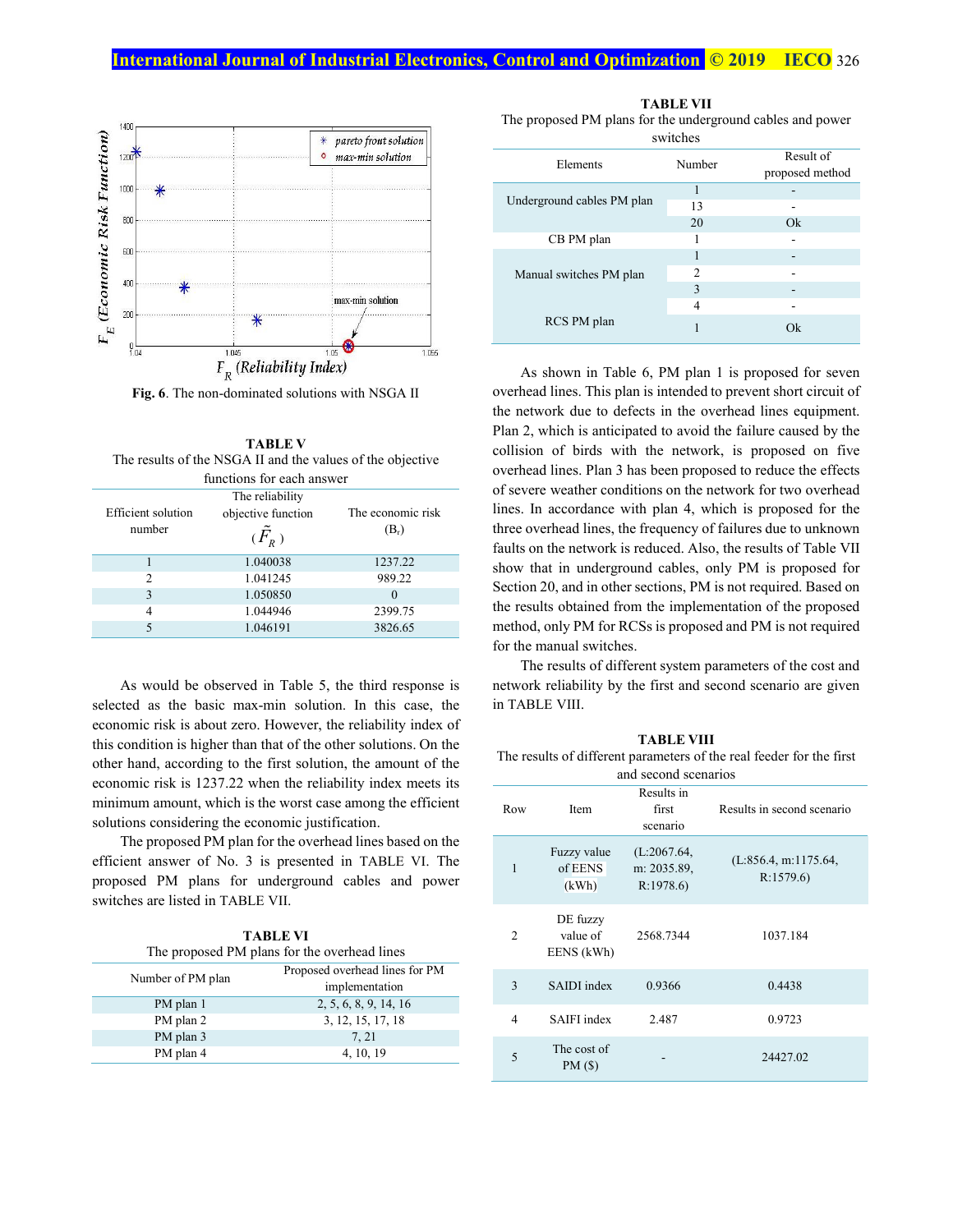|   | <b>CONTINUED TABLE VIII</b>                                  |  |         |  |  |  |  |
|---|--------------------------------------------------------------|--|---------|--|--|--|--|
| 6 | The value of<br>reliability<br>objective<br>function $(F_R)$ |  | 1.05085 |  |  |  |  |
|   | The value of<br>economic risk<br>(Br)                        |  |         |  |  |  |  |

The results show that after solving the optimization problem, the values of SAIFI and SAIDI have been reduced by 60% and 49% respectively. EENS has also dropped by more than 59%. It is worth noting that this improvement in network reliability with an economic risk is zero. In other words, without additional costs and with a constant budget for PM, reliability has been improved.

If the reliability indices without considering the costs of PM is to be desired (risk-neutral), the first solution is selected as the basic max-min solution in which the risk level is the highest. In this case, the value of reliability objective function and the economic risk are 1.040038 and 1237.22, respectively. The cost of PM and reliability indices in risk-neutral (first solution) and risk-averse (third solution) case are presented in TABLE IX.

**TABLE IX**  The cost of PM and reliability indices in risk-neutral and riskaverse case of the real studied feeder

| Row |                                       | Result of the | Result of the risk- |
|-----|---------------------------------------|---------------|---------------------|
|     | Item                                  | risk-averse   | neutral             |
|     | Fuzzy value of EENS                   | (L:856.4)     | (L:823.14,          |
| 1   | (kWh)                                 | m:1175.64,    | m:1098.41,          |
|     |                                       | R:1579.6      | R:1508.54           |
| 2   | DE fuzzy value of<br>EENS (kWh)       | 1196.82       | 1132.125            |
| 3   | SAIDI index                           | 0.02219       | 0.02117             |
| 4   | SAIFI index                           | 0.16205       | 0.15024             |
| 5   | The cost of $PM(S)$                   | 24427.02      | 25587.02            |
| 6   | The value of<br>reliability objective | 1.05085       | 1.040038            |
|     | function (FR)                         |               |                     |
|     | The value of<br>economic risk (Br)    | $\Omega$      | 1237.22             |
|     |                                       |               |                     |

The results show that in the risk-neutral case, the amounts of EENS, SAIDI, and SAIFI indices have been improved versus the risk-averse case. But, the cost of PM and the value of the economic risk in risk-neutral case have increased vis-àvis the risk-averse case.

# *C. CASE STUDY OF STANDARD NETWORK*

In this step, a 33-bus standard network [31] is studied  $\Box$ using the parameters presented in this study whose results are



Fig. 7. Single-line diagram of a 33-bus Standard network

| TABLE X<br>The proposed PM plan for the overhead lines |                                                  |  |  |  |  |
|--------------------------------------------------------|--------------------------------------------------|--|--|--|--|
| Number of PM plan                                      | Proposed overhead lines for PM<br>implementation |  |  |  |  |
| PM plan 1                                              | 2, 3, 4, 12, 13, 17, 18, 20, 30, 32,<br>33       |  |  |  |  |
| PM plan 2                                              | 8, 9, 11, 21, 31                                 |  |  |  |  |
| PM plan 3                                              | 5, 7, 10, 14, 23, 24, 27                         |  |  |  |  |
| PM plan 4                                              | 1, 6, 15, 25, 26, 28                             |  |  |  |  |

#### **TABLE XI**

The proposed PM for the underground cables and manual switches

| Elements                | Number         | Result of<br>proposed method |
|-------------------------|----------------|------------------------------|
| CB PM plan              |                | Ok                           |
|                         | 1              |                              |
| Manual switches PM plan | $\mathfrak{D}$ | Ok                           |
|                         | 3              |                              |
|                         |                |                              |

#### **TABLE XII**

The results of different parameters of the standard network for the first and second scenarios

| Row            | <b>Item</b>                     | Results in first | Results in second     |  |  |  |  |
|----------------|---------------------------------|------------------|-----------------------|--|--|--|--|
|                |                                 | scenario         | scenario              |  |  |  |  |
|                | Fuzzy value of                  | (L:45007.07, m:  | (L: 33041.13, m:      |  |  |  |  |
| 1              | EENS (kWh)                      | 45131.9, R:      | 33057.03, R:33068.95) |  |  |  |  |
|                |                                 | 45225.53)        |                       |  |  |  |  |
| $\overline{c}$ | DE fuzzy value of<br>EENS (kWh) | 45124.10         | 33056.03              |  |  |  |  |
| 3              | SAIDI index                     | 0.161365         | 0.08219               |  |  |  |  |
| 4              | SAIFI index                     | 1.30833          | 0.69061               |  |  |  |  |
| 5              | Cost of $PM(S)$                 |                  | 40531.18              |  |  |  |  |
|                | The value of                    |                  |                       |  |  |  |  |
| 6              | reliability objective           |                  | 1.02578               |  |  |  |  |
|                | function $(F_R)$                |                  |                       |  |  |  |  |
|                | The value of                    |                  | $\theta$              |  |  |  |  |
|                | economic risk (Br)              |                  |                       |  |  |  |  |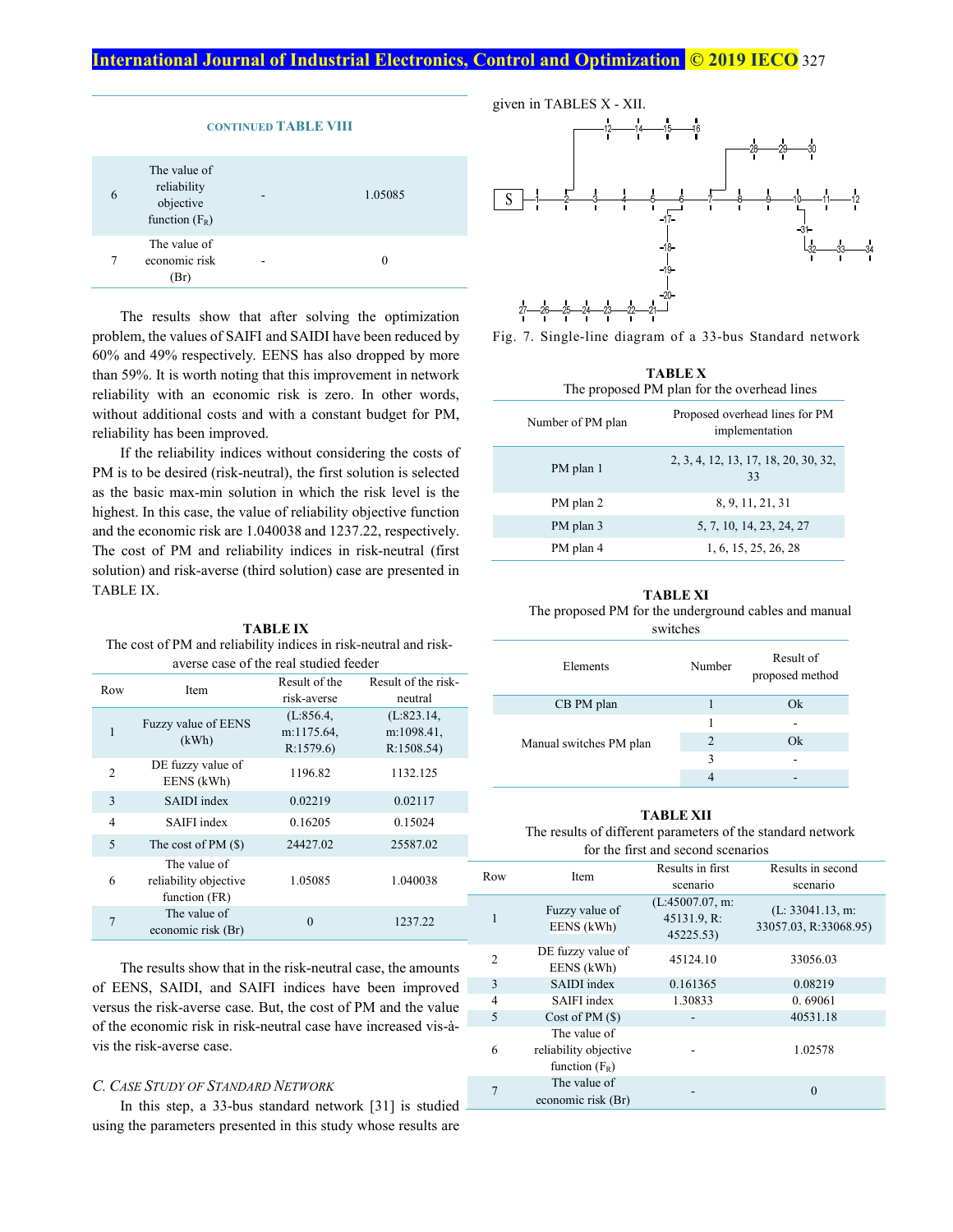As can be seen, PM has prominent effects on a system's reliability indexes and the EENS has been considerably improved.

#### **VIII.CONCLUSIONS**

The main impetus of the present paper is to improve the network's reliability and reduce the interruption of the distribution network by considering the restrictions on PM budget.

To this aim, RCM is implemented to identify the critical elements of the system and the PM strategies. For a more accurate modeling of a system, the system's loads and their corresponding costs are modeled in terms of fuzzy numbers. The economic risk function has been used to assure the balance between the cost of PM and the restriction of PM budget. In this paper, RCM is done on overhead lines, underground cables, CB, manual switches, and RCSs. Based on the various causes of failure in overhead lines, four PM plans are considered. For other elements, one PM plan is included. In order to simultaneously improve the reliability indices of the system with economic restrictions, a multi-objective model based on NSGA II has been used. The proposed technique has been successfully applied to a 33-bus standard network and an MV feeder of the GTEDC. The results of applying the proposed method show that the reliability indexes (EENS, SAIFI, and SAIDI) have been significantly improved with considering budget restrictions and without imposing additional costs.

# **APPENDIX**

#### **TABLE I** Line data of the studied feeder

| Line<br>numb<br>er | Fro<br>m<br>bus | To<br>bu<br>S  | Line<br>lengt<br>h<br>(m) | Resistan<br>ce (ohm) | Reactan<br>ce (ohm) | Line type       |
|--------------------|-----------------|----------------|---------------------------|----------------------|---------------------|-----------------|
| $\mathbf{1}$       | $\mathbf{1}$    | $\overline{2}$ | 500                       | 0.1935               | 0.069               | Undergrou<br>nd |
| $\overline{2}$     | $\overline{2}$  | 3              | 520                       | 0.20124              | 0.07176             | Overhead        |
| 3                  | 3               | $\overline{4}$ | 25                        | 0.009675             | 0.00345             | Overhead        |
| $\overline{4}$     | $\overline{4}$  | 5              | 350                       | 0.13545              | 0.0483              | Overhead        |
| 5                  | 5               | 6              | 272                       | 0.105264             | 0.037536            | Overhead        |
| 6                  | 6               | $\overline{7}$ | 80                        | 0.03096              | 0.01104             | Overhead        |
| $\overline{7}$     | $\overline{7}$  | 8              | 265                       | 0.102555             | 0.03657             | Overhead        |

| <b>Continued TABLE I</b> |    |    |     |          |          |                 |
|--------------------------|----|----|-----|----------|----------|-----------------|
| 8                        | 8  | 9  | 251 | 0.097137 | 0.034638 | Overhead        |
| 9                        | 3  | 10 | 132 | 0.051084 | 0.018216 | Overhead        |
| 10                       | 10 | 11 | 310 | 0.11997  | 0.04278  | Overhead        |
| 11                       | 11 | 12 | 142 | 0.054954 | 0.019596 | Overhead        |
| 12                       | 12 | 13 | 152 | 0.058824 | 0.020976 | Overhead        |
| 13                       | 13 | 14 | 205 | 0.079335 | 0.02829  | Undergrou<br>nd |
| 14                       | 14 | 15 | 350 | 0.13545  | 0.0483   | Overhead        |
| 15                       | 15 | 16 | 350 | 0.13545  | 0.0483   | Overhead        |
| 16                       | 16 | 17 | 150 | 0.05805  | 0.0207   | Overhead        |
| 17                       | 17 | 18 | 165 | 0.063855 | 0.02277  | Overhead        |
| 18                       | 18 | 19 | 261 | 0.101007 | 0.036018 | Overhead        |
| 19                       | 19 | 20 | 274 | 0.106038 | 0.037812 | Overhead        |
| 20                       | 20 | 21 | 325 | 0.125775 | 0.04485  | Undergrou<br>nd |
| 21                       | 21 | 22 | 310 | 0.11997  | 0.04278  | Overhead        |

#### **TABLE II**

#### Load points data of the studied feeder and their fuzzy values

|                |                           |             | Load                              |                                                 |                                     |  |
|----------------|---------------------------|-------------|-----------------------------------|-------------------------------------------------|-------------------------------------|--|
| Load<br>points | Number<br>of<br>customers | Load type   | The<br>least<br>possible<br>value | The value<br>with the<br>highest<br>probability | The<br>highest<br>possible<br>value |  |
| $\overline{2}$ | 5                         | Residential | 78                                | 120                                             | 150                                 |  |
| 3              | $\theta$                  |             | $\theta$                          | $\theta$                                        | $\mathbf{0}$                        |  |
| $\overline{4}$ | 28                        | Residential | 214.5                             | 330                                             | 412.5                               |  |
| 5              | 30                        | Residential | 266.5                             | 410                                             | 512.5                               |  |
| 6              | 14                        | Residential | 79.95                             | 123                                             | 153.75                              |  |
| $\overline{7}$ | 12                        | Commercial  | 195                               | 300                                             | 375                                 |  |
| 8              | 5                         | Residential | 78                                | 120                                             | 150                                 |  |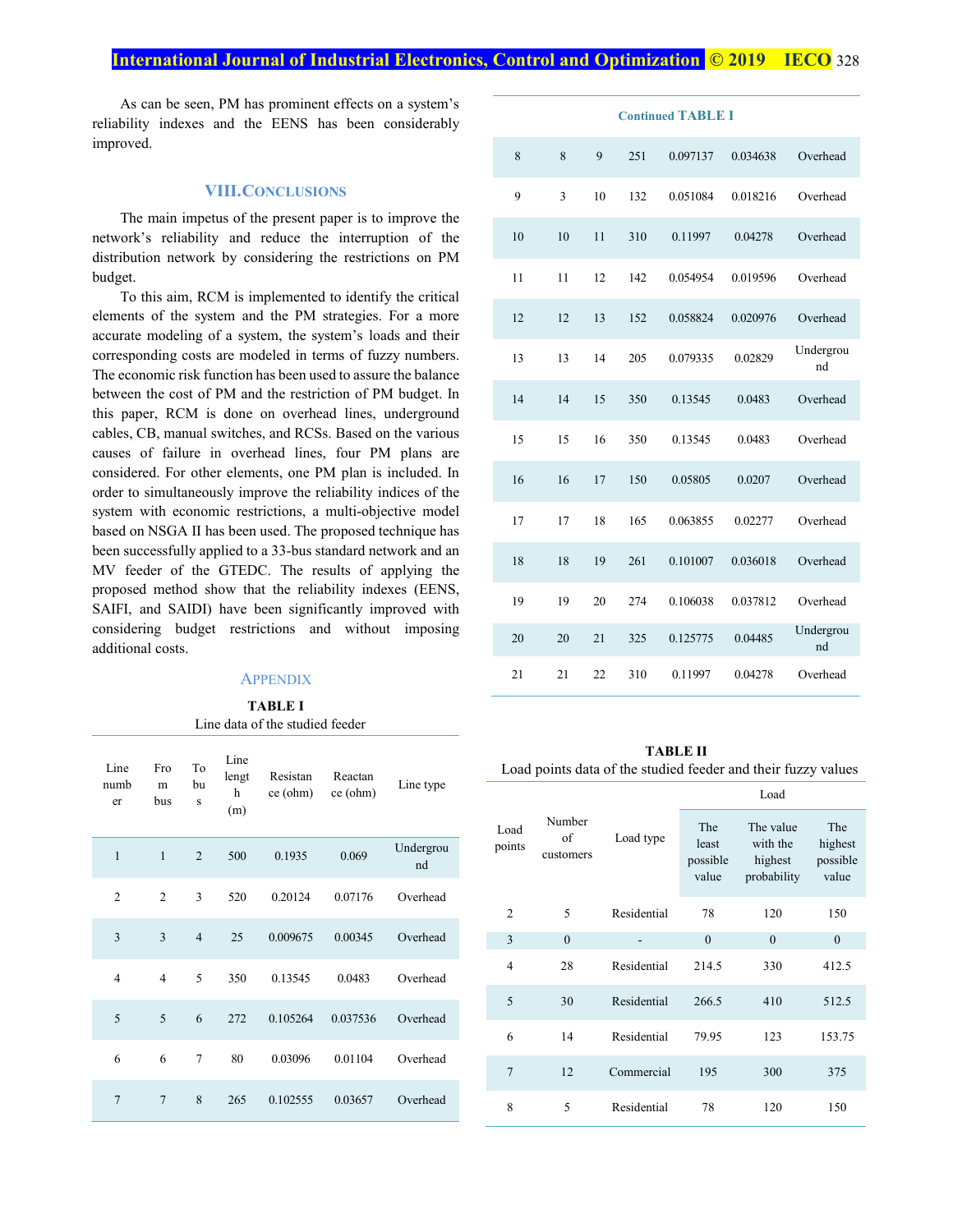| <b>Continued TABLE II</b> |                |             |          |              |              |  |
|---------------------------|----------------|-------------|----------|--------------|--------------|--|
| 9                         | $\overline{2}$ | Residential | 92.3     | 142          | 177.5        |  |
| 10                        | 3              | Residential | 57.85    | 89           | 111.25       |  |
| 11                        | 5              | Residential | 71.5     | 110          | 137.5        |  |
| 12                        |                |             | $\theta$ | $\mathbf{0}$ | $\mathbf{0}$ |  |
| 13                        | 12             | commercial  | 117      | 180          | 225          |  |
| 14                        | 3              | Industrial  | 149.5    | 230          | 287.5        |  |
| 15                        |                |             | $\theta$ | $\theta$     | $\mathbf{0}$ |  |
| 16                        | 23             | Residential | 201.5    | 310          | 387.5        |  |
| 17                        | 3              | Residential | 16.25    | 25           | 31.25        |  |
| 18                        | 8              | Industrial  | 316.55   | 487          | 608.75       |  |
| 19                        | 10             | Residential | 84.5     | 130          | 162.5        |  |
| 20                        | $\overline{7}$ | Industrial  | 57.85    | 89           | 111.25       |  |
| 21                        | 14             | Industrial  | 123.5    | 190          | 237.5        |  |
| 22                        | 33             | Commercial  | 247      | 380          | 475          |  |

#### REFERENCE

- [1] GL Crellin, TD Matteson, and AD Smith, "Use of Reliability-Centered Maintenance for the McGuire Nuclear Station Feedwater System" EPRI, 1986.
- [2] M Rivera, DL Walker, C Daharsh, "Achieving Maintenance Operations Excellence through the RCM Program", In 2014 Reliability and Maintainability Symposium, pp. 1-7, IEEE, 2014.
- [3] H Mirsaeedi, A Fereidunian, SM Mohammadi-Hosseininejad, and H Lesani, "Electricity Distribution System Maintenance Budgeting: A Reliability-Centered Approach", IEEE Transactions on Power Delivery, vol.33, no.4, pp.1599-1610, 2018.
- [4] H Mirsaeedi, A Fereidunian, SM Mohammadi-Hosseininejad, P Dehghanian, and H. Lesani, "Long-Term Maintenance Scheduling and Budgeting in Electricity Distribution Systems Equipped With Automatic Switches" , IEEE Transactions on Industrial Informatics, vol. 14, no. 5, 2018.
- [5] D Lazecký, V Král, S Rusek, and R. Goňo, "Software Solution Design for Application of Reliability Centered Maintenance in Preventive Maintenance Plan", Electric Power Engineering (EPE), pp. 1-4, 2017.
- [6] of Wind Turbines A Holistic Approach for a Sustainable and Cost-Optimal Maintenance Strategy", In 2017 2nd International Conference on System Reliability and Safety (ICSRS), pp. 160-164, 2017.
- [7] HA Khorshidi, I Gunawan, and MY Ibrahim, "Reliability Centered Maintenance using System Dynamics Approach", In 2015 IEEE International Conference on Industrial Technology (ICIT), pp. 1932-1936, 2015.
- [8] R Arya, "Ranking of Feeder sections of Distribution Systems for Maintenance Prioritization Accounting Distributed Generations and Loads using Diagnostic Importance factor (DIF)", International Journal of Electrical

Power & Energy Systems, pp.70-77, 2016.

- [9] P Dehghanian, M Fotuhi-Firuzabad, F Aminifar, and R Billinton, "A Comprehensive Scheme for Reliability Centered Maintenance in Power Distribution Systems-Part I: Methodology", IEEE Transactions on Power Delivery, vol. 28, pp. 761-770, 2013.
- [10] P Dehghanian, M Fotuhi-Firuzabadi, F Aminifar, and R Billinton, "A Comprehensive Scheme for Reliability-Centered Maintenance in Power Distribution Systems-Part II: Numerical Analysis", IEEE Transactions on Power Delivery, vol. 28, pp. 771-778, 2013.
- [11] S Natti and M Kezunovic, "A Risk-Based Decision Approach for Maintenance Scheduling Strategies for Transmission System Equipment", In Proceedings of the 10th International Conference on Probabilistic Methods Applied to Power Systems, pp. 1-6, 2008.
- [12] JH Heo, MK Kim, GP Park, YT Yoon, JK Park, SS Lee, and DH Kim, "A Reliability-Centered Approach to an Optimal Maintenance Strategy in Transmission Systems Using a Genetic Algorithm", IEEE Transactions on Power Delivery, vol. 26, pp. 2171-2179, 2011.
- [13] A Suebsomran and S Talabgeaw, "Critical Maintenance of Thermal Power Plant using the Combination of failure mode effect analysis and AHP approaches", King Mongkut's University of Technology North Bangkok International Journal of Applied Science and Technology, vol. 3, no.3, pp. 1-6, 2010.
- [14] C Novoa, T Jin, "Reliability Centered Planning for Distributed Generation considering wind power volatility", Electric Power Systems Research, vol.81, no.8, pp.1654- 1661, 2011.
- [15] K Fischer, F Besnard, and L Bertling, "Reliability-Centered Maintenance for Wind Turbines Based on Statistical Analysis and Practical Experience", IEEE Transactions on Energy Conversion, vol. 27, no.1, pp. 184-195, 2012.
- [16] F Carazas and G de Souza, "Availability analysis of Gas Turbines Used in Power Plants", International Journal of Thermodynamics, vol. 12, no.1, pp. 28-37, 2009.
- [17] L Bertling, R Allan, R Eriksson, "A Reliability-centered Asset Maintenance Method for Assessing the Impact of Maintenance in Power Distribution Systems", IEEE Transaction on Power Systems, vol. 20, no. 1, pp. 75-82, 2005.
- [18] L Bertling, "Reliability Centered Maintenance for Electric Power Distribution Systems" Doctoral Dissertation, Elektrotekniska System, 2002.
- [19] P Dehghanian, M Fotuhi-Firuzabadi, F Aminifar, MS khomami, "Investigation of the Current Maintenance Experiences in Power Distribution Utility of Iran", 22nd International Conference on Electricity Distribution Stockholm, 2013.
- [20] H Asadi-Bagal, Y Nouri-Soltanabad, M Dadjuo, K Wakil, and N Ghadimi, "Risk-assessment of photovoltaic-windbattery-grid based large industrial consumer using information gap decision theory", Solar Energy, Vol. 169, no.15, pp.343-352, 2018.
- [21] MR Haghifam, H Falaghi, and OP Malik, "Risk-based distributed generation placement" IET Generation, Transmission & Distribution, vol. 2, no, 2, pp.  $252 - 260$ , 2008.
- [22] SH Chung, CL Henry, TH George, and IP Wai Hung, "Optimization of system reliability in multi-factory production networks by maintenance approach." Expert Systems with Applications, vol. 36, no. 6, pp. 10188-10196,